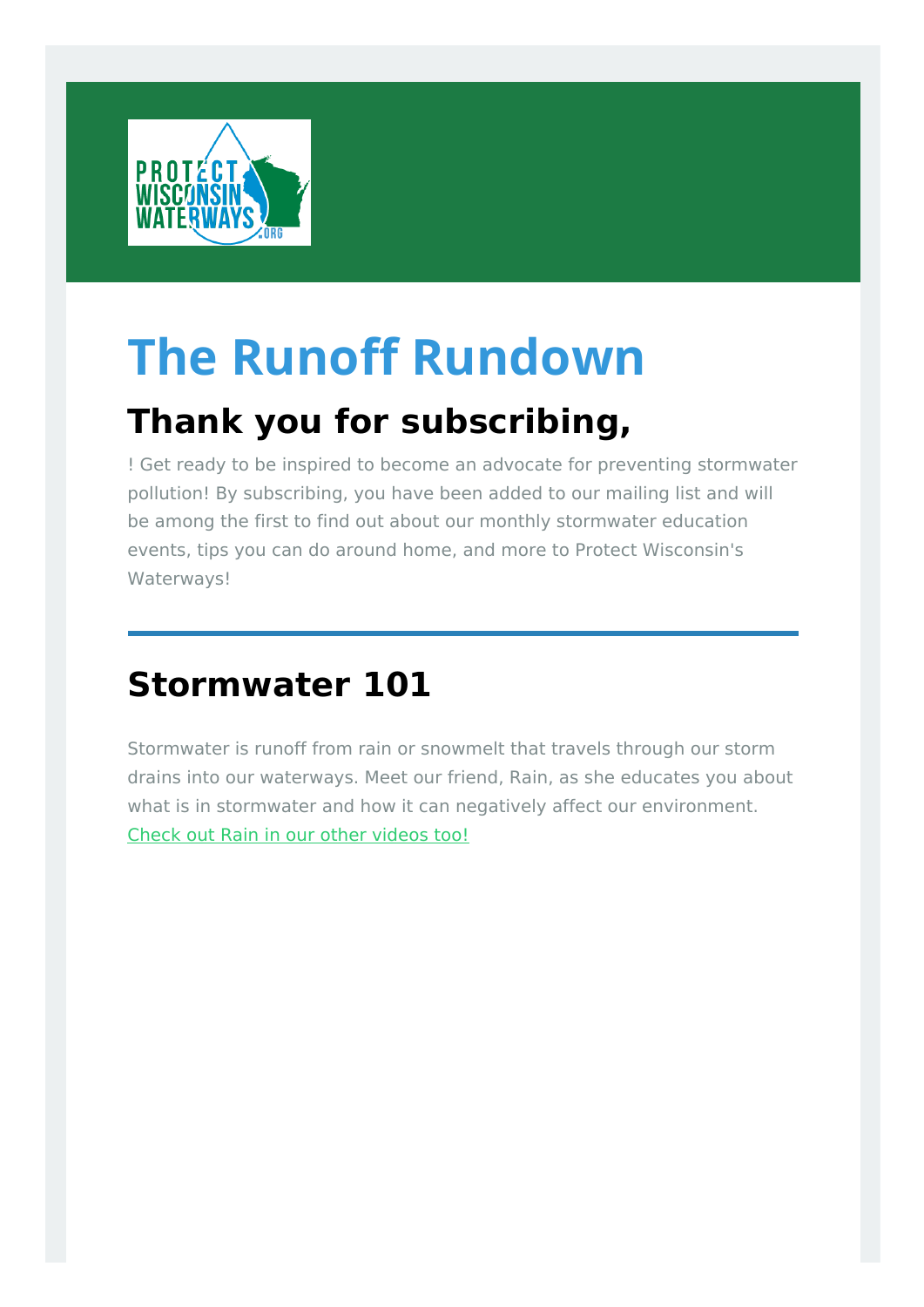

## **Rock River Clean [Sweep](http://protectwiwaterways.org/rock-river-clean-sweep-2017/?&utm_source=newsletter&utm_medium=email&utm_campaign=the_runoff_rundown_issue_1&utm_term=2017-10-09)**

Protect Wisconsin Waterways teamed up with the Rock River Clean Sweep to continue to protect Wisconsin's natural resources on Saturday, September 9th in three cities: Janesville, Beloit, and Waupun. Featured below is the Waupun Clean Sweep volunteers after they finished cleaning their section of the Rock River. Read [more](http://protectwiwaterways.org/rock-river-clean-sweep-2017/?&utm_source=newsletter&utm_medium=email&utm_campaign=the_runoff_rundown_issue_1&utm_term=2017-10-09) ...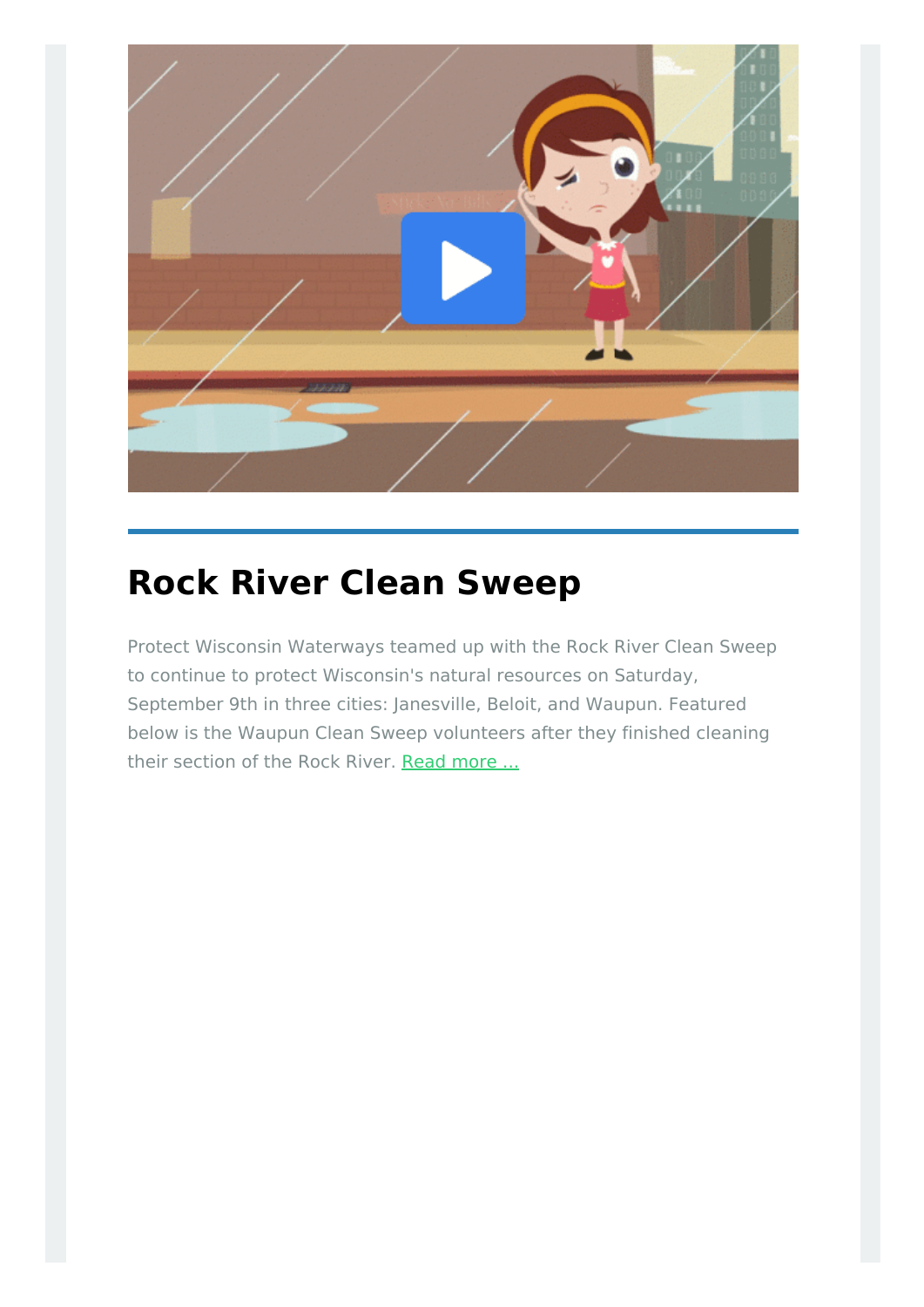

### **Become a Wisconsin Waterway [Protector!](http://protectwiwaterways.org/pledge/?&utm_source=newsletter&utm_medium=email&utm_campaign=the_runoff_rundown_issue_1&utm_term=2017-10-09)**

It takes citizens like you to make our mission possible to protect our rivers, lakes, and streams from harmful stormwater runoff. Pollutants from everyday activities such as lawn mowing and fertilizers, leaf collection, and disposing of pet waste all affect stormwater. By taking the Wisconsin [Waterways](http://protectwiwaterways.org/pledge/?&utm_source=newsletter&utm_medium=email&utm_campaign=the_runoff_rundown_issue_1&utm_term=2017-10-09) Protector Pledge, you will help keep our waterways clean. Yes. I'm ready to take the pledge!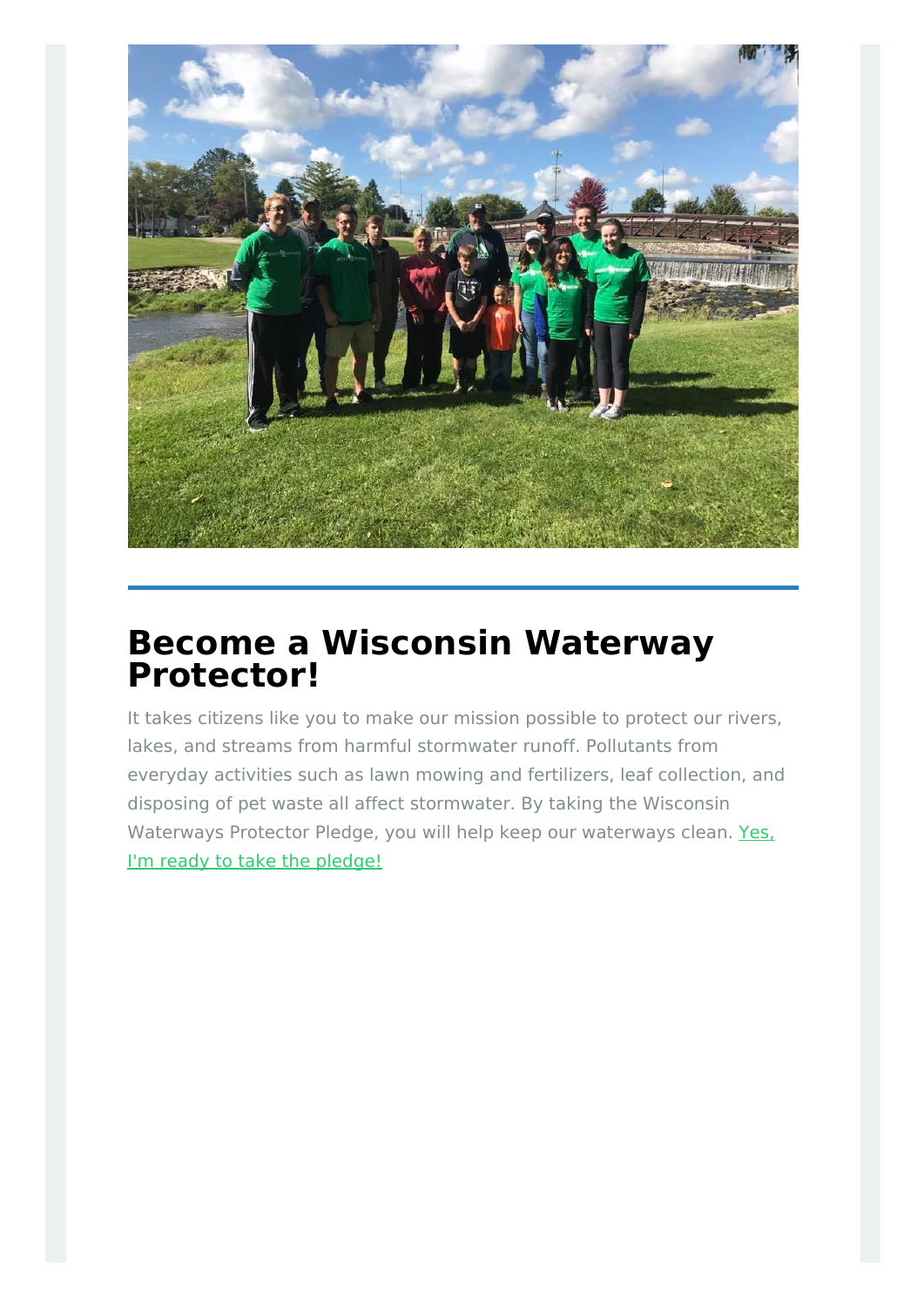$r_{\tau$ ake The Pledge



**What is the Rock River Stormwater Group (RRSG)?**

**Learn More [About](http://protectwiwaterways.org/about/?&utm_source=newsletter&utm_medium=email&utm_campaign=the_runoff_rundown_issue_1&utm_term=2017-10-09) RRSG**



**Waterway of the Month**

**Learn More About Our Featured [Waterway](http://protectwiwaterways.org/lower-upper-rock/?&utm_source=newsletter&utm_medium=email&utm_campaign=the_runoff_rundown_issue_1&utm_term=2017-10-09)**

## **Stormwater Fact Friday**